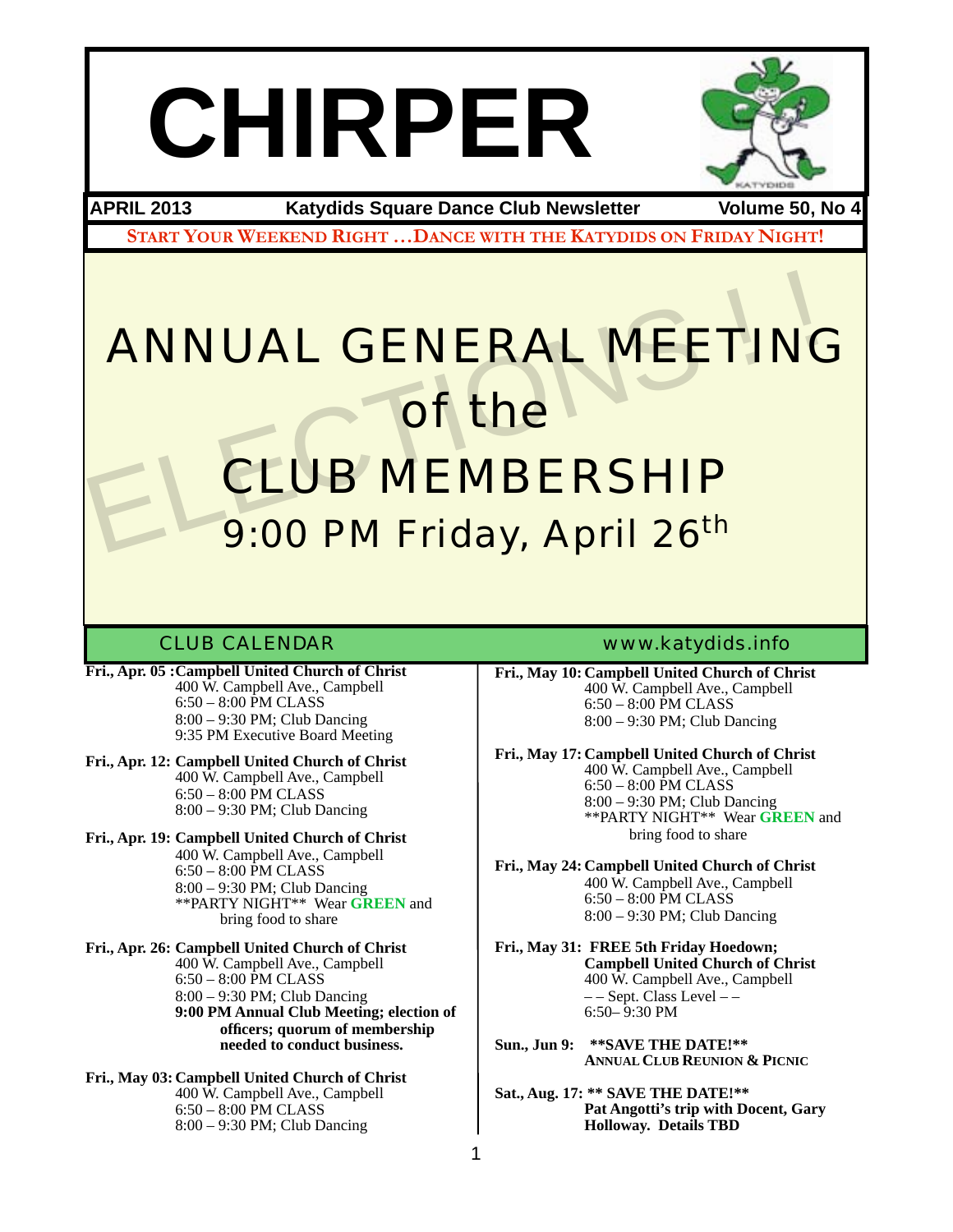### SQUARE HEAD ASSIGNMENTS and DUTIES *Super Square Head*

*Stephanie Stevens (408-871-9525)*

Apr. 05 .....Cosentino / Parsons / Stevens Apr. 12 .....Willey

Apr. 19 .....Tillman / Stevens Apr. 26 .....Shaney

May 03 .....Pitts / Scharfen May 10 Bruns May 17 .....DeLapp May 24 .....Malstrom / Clark, B May 31 .....Benevento

Jun. 07 ......Hebson Jun. 14 ......Caywood Jun. 21 ......Franger / Moore Jun. 28 ......Gray / Hastings

### **Before the dance:**

- Notify the Super Square Head, Stephanie Stevens, 408-871-9525 of any needed change to assigned dates.
- Purchase and bring 6 to 8 lbs ice for the water cooler.
- On scheduled night, the designated Square Heads should arrive by **6:30** PM. A Katydid with a key will open the doors.
- Sweep floor as necessary and set up tables and chairs.
- Make ice water.
- Start hot water for tea and coffee.

### **During Club dance:**

- Welcome everyone at the sign-in table.
- Collect a **\$5.00** donation from each guest and have them sign in. "Regular" guests sign the prepared sheet, new guests sign the guest book.
- In the green box, there is an envelope with petty cash for making change.
- Offer raffle tickets: 5 tickets for \$1.00.
- In the green box, there are envelopes for keeping track of money collected during the evening.
- Divide the raffle proceeds 50% to the Club, 50% to the winner.
- Check that water and cups do not run out.

### **After the dance:**

- If Treasurer is not present, pass monies collected to any Executive Board Member.
- ALL MEMBERS: *Clean up!* Help pack up supplies and jugs and put into the Club cupboard.
- *Remove non-recyclable trash accidentally tossed into the designated recycle bins*. Take the trash bags out to the dumpster located in the side parking lot.
- Sweep or wet mop the floor as necessary.
- Note: Tables must go into the closet FIRST (remember the Caller's table, too), then the chair rack.
- Notify the Quartermasters, **Gary or Sue De Lapp**  408-446-1910 of any supplies needed.

### UPCOMING SQUARE DANCE EVENTS

### **Plus Level Dances**

**Apr. 13: Circus Circus; Rockin' Jokers** Sunnyvale Presbyterian Church ! ! 728 W. Fremont, Sunnyvale 7:30 – 8:00 PM; Pre-Rounds, Sue Harris 8:00 – 10:45 PM; Caller: Ed Kremers 10:45 PM Star Tip

**Apr. 20: Farmers & Farmerettes Hoedown** Walters Junior High School, Fremont Caller: Rod Shuping Cuer: Bob Ensten

**Apr. 27: Walk & Dodge into Spring; El Camino Reelers** St. Andrews Methodist Church ! ! 4111 Alma St., Palo Alto 7:30 – 10:30 PM Caller: Michael Kellogg

**May 4: Black & White Ball; Krazy Dazys** Sunnyvale Presbyterian Church 728 W. Fremont Ave., Sunnyvale Caller: **Jim Osborne** Cuer: Sue Harris

**May 10-12: Silver State Square & Round Dance Festival** Grand Sierra Resort, Reno, NV Callers: Randy Dougherty, Hunter Keller, Tom<br>
Miller Cuer: Marie & Randy Preskitt

**May 24-26: Golden State Roundup; NCSDA**

San Ramon Marriott 2600 Bishop Dr., San Ramon Callers: Bill Harrison, Tom Miller, Charlie Robertson, Matt Worley Cuer: Kristine & Bruce Nelson

**Jun. 1: Ice Cream Fling Thing, Bows & Beaus** John Muir Middle School 7:30 – 8:00 PM; PreRounds: Sue Harris 8:00 – 10:30 PM; Caller: Jet Roberts

**Jun. 8: Strawberry Festival Hoedown; Sunnyvale** 

**! ! Squares** John Muir Middle School 7:30 – 8:00 PM; PreRounds: George Gardner 8:00 – 10:30 PM; Caller: Rick Hampton

**Jun. 26-29: National Square Dance Convention** Cox Convention Center Oklahoma City, Oklahoma

**Jun. 29: Caller Appreciation Whing Ding; SCVCA/ ! ! SCVSDA**

Sunnyvale Presbyterian Church 728 W. Fremont Ave., Sunnyvale Callers: Jim Osborne, Keith Ferguson, Diana Hilliard, Wayne Jannsen, Al Knoppe, Bob Steele, Vicki Woods Cuer: Barbara-Lynn Smith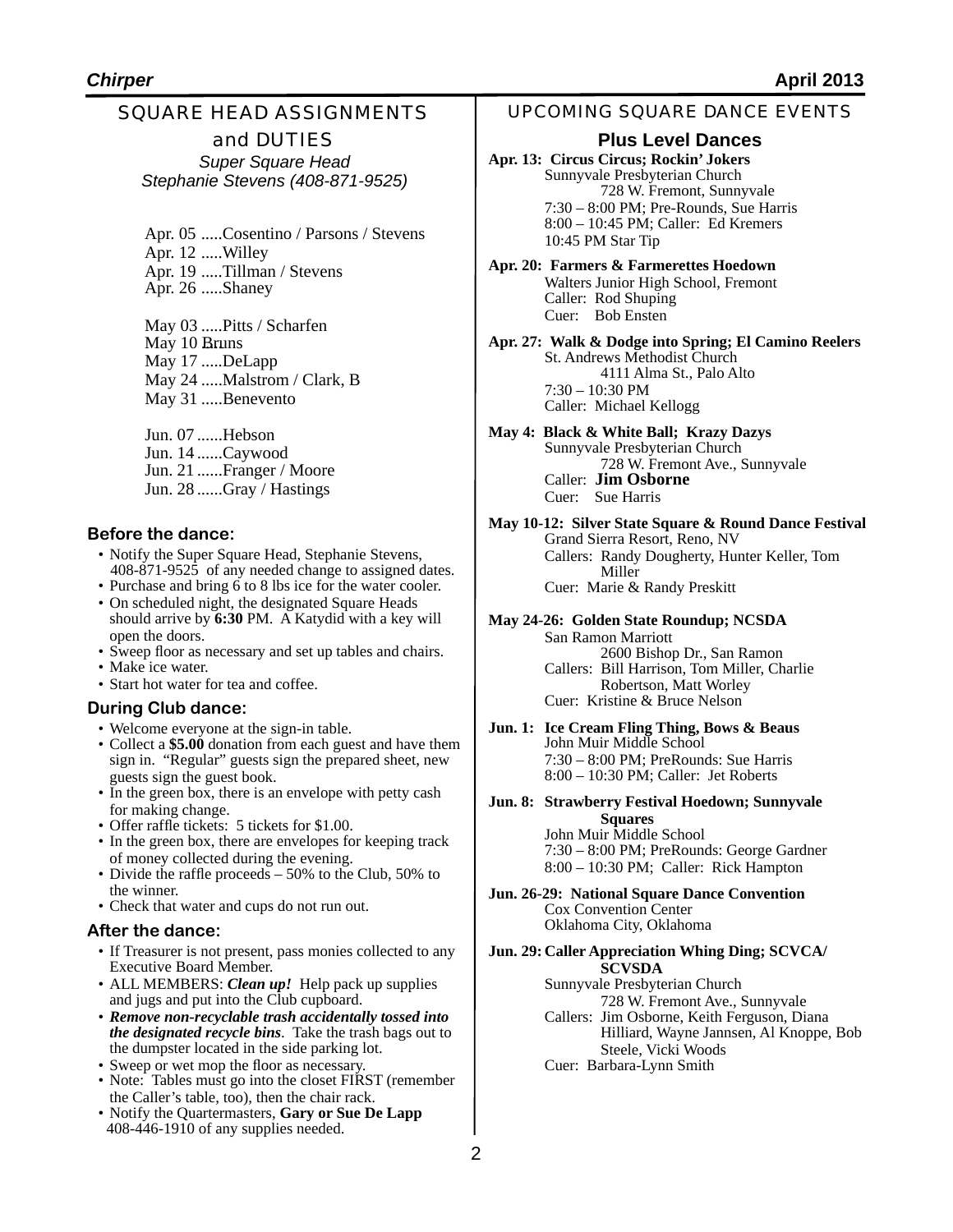| <b>Chirper</b>                                                                                                         | <b>April 2013</b>                                                                                                                                                   |
|------------------------------------------------------------------------------------------------------------------------|---------------------------------------------------------------------------------------------------------------------------------------------------------------------|
| THE PRESIDENT'S CORNER                                                                                                 | Long term we have the 51st Sweetheart Special com-                                                                                                                  |
| Salutations Katydid'rs,                                                                                                | ing up on February 8th. The caller's and cuer's con-<br>tracts are in the mail. It should be a good event.<br>More on this once things are locked down.             |
| Club members and interested Katydid attendees. So<br>what's coming up?                                                 | It looks like this years' Sweetheart Special event made                                                                                                             |
| First up, elections                                                                                                    | us a bit of money. We finally received the bill for<br>John Muir school and it appears to be smaller then the<br>income after the other expenses. We will know soon |
| We have five board seats needing filling. It appears<br>we have three folks willing to run for office next year.       | how much.                                                                                                                                                           |
| Char Pitts is willing to put another<br>Who are they?<br>year in publicity. Parker is okay with being VP for an-       | Happy dancing!<br>Tork                                                                                                                                              |
| other year. And Morris, with the big job of treasurer.                                                                 |                                                                                                                                                                     |
| Let's see, five minus three is two. What's open? Well                                                                  | http://dorysvineyard.com/TorksSquareDancePage.html                                                                                                                  |
| President and Secretary.                                                                                               | <b>HAPPY BIRTHDAY!!</b>                                                                                                                                             |
| For Dory and I, we have decided to step down from the                                                                  |                                                                                                                                                                     |
| board activities. Why? Well not for any general<br>reason. But our issue is we plan to switch to coming                | Betty BeneventoApr. 25<br>.                                                                                                                                         |
| every other week. We live in Gilroy and we need to                                                                     | <b>NEWER DANCER HOEDOWNS</b>                                                                                                                                        |
| get our house built. It has languished since we started<br>square dancing. We both get every other Friday off,         | Be an angel - Support our newest dancers!!                                                                                                                          |
| and it's an 80-mile roundtrip to make it to club on our                                                                |                                                                                                                                                                     |
| off days. Tough to make it during the summer months<br>when daylight is available late in the evening.                 | --SEPTEMBER & JANUARY CLASS LEVELS--                                                                                                                                |
| So given the above we will be gone half the time.                                                                      | Sat., Apr. 6: Bows & Beaus<br>John Muir Middle School, San Jose                                                                                                     |
| Coupled with Tork's need to travel for work and I will                                                                 | $7:30 - 9:30$ PM<br>Callers: Keith Ferguson & Roger Smith                                                                                                           |
| probably be gone 1/3 of the time we are here. That<br>brings us down to 1 out of three days we would be at             |                                                                                                                                                                     |
| club. Not a good attendance example for a president.                                                                   | Sat., May 18: Butterfly Hoedown; CPSD<br><b>Camden Community Center</b>                                                                                             |
| Today, elections are scheduled for April 26th. Given                                                                   | 3369 Union Ave San Jose<br>7:30-9:45 PM                                                                                                                             |
| the print date of this newsletter, that is three weeks                                                                 | Caller: Don Benson                                                                                                                                                  |
| from now. Ideally we have a full slate two weeks prior                                                                 |                                                                                                                                                                     |
| to the election.                                                                                                       | --SEPTEMBER CLASS LEVEL--                                                                                                                                           |
| Are you ready to run? President or Secretary, or even                                                                  | Sat., April 20: April Showers; Castaways<br><b>Resurrection Lutheran Church</b>                                                                                     |
| a possible deal with a switch-a-roo among the the pre-<br>sent three?                                                  | 2495 Cabrillo Ave., Santa Clara                                                                                                                                     |
|                                                                                                                        | 7:30-10:00 PM<br>Callers: Tork Clark, Bob Steele, Roger Smith                                                                                                       |
| We may get into a situation where we need to consult<br>the by-laws.                                                   | Sat., May 11: Castaways                                                                                                                                             |
|                                                                                                                        | <b>Resurrection Lutheran Church</b>                                                                                                                                 |
| What else is on the agenda?                                                                                            | 2495 Cabrillo Ave., Santa Clara<br>7:30-10:00 PM                                                                                                                    |
| Well we need to start looking for a picnic chair, why?                                                                 |                                                                                                                                                                     |
| Because our picnic is currently scheduled for June 9, at                                                               | Sat., June 15: Castaways<br><b>Resurrection Lutheran Church</b>                                                                                                     |
| the historical location, at least for Tork, park in Santa<br>If you are interested please talk to any of the<br>Clara. | 2495 Cabrillo Ave., Santa Clara<br>$7:30-10:00$ PM                                                                                                                  |
| board members. We should have flyers out soon.                                                                         |                                                                                                                                                                     |
| 3                                                                                                                      |                                                                                                                                                                     |
|                                                                                                                        |                                                                                                                                                                     |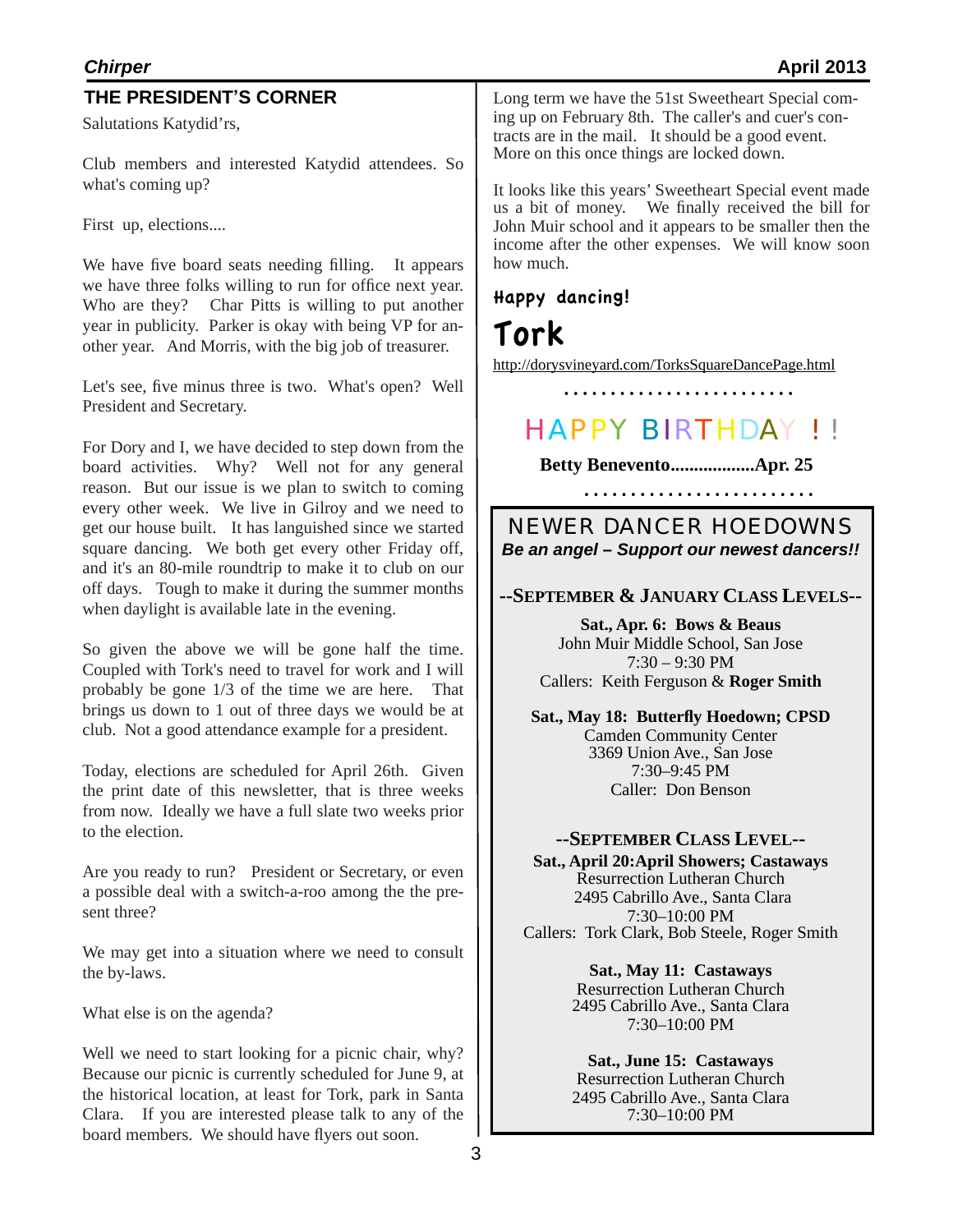*Chirper Chatter…*



**Rudy Malstrom** fell a few weeks ago missing a small drop on a level ground and fell, hurting himself enough to stay off of square dancing for a few nights. He is well enough now and should be rejoining us (if not already)…

We tried to make contact with **Janis Parsons** but she was really busy entertaining visitors from out-of-state for 3 weeks. She also had a minor surgical procedure done and we're really glad she is back dancing with us…

Welcome back **Sandy Hastings** from her approximate 3 months Leave Of Absence from our club. She is fine now and plans to be a regular…

Both **Art** and **Sandy Bruns** had a bad cold the night of our SweetHeart Special Dance and couldn't make it. But we are glad they are back with us now…

**Morris Hosoda** wasn't there Friday night of Feb. 22 because he was flying back at that time from Ontario after playing senior softball at Palm Springs. Their record at the tournament was 3 wins, 2 losses but not good enough. His Division was structured such that they had 3 Major teams and 3 AAA teams. His team, the Elk Grove Renegades 80's, is a Major team and the two losses were against the other Major teams (but not by much)…

We were certainly glad to see **Bill** and **Betty Benevento** after some several weeks of absence especially from **Betty,** both claiming to be recovering from various ailments. They did spend some time in Palm Desert at their time-share facility taking along long ago Katydids members, Tony & Dale Fadelli. They took a Hummer tour into Joshua Tree National Park and attended a tennis tournament held at Indian Wells. Tony is a senior tennis player. They did take in the Palm Springs Follies, a first for the Fadelli's…

**Vic Oros** plans to be back dancing in our class claiming he will need some refresher on many calls. He tells me that he has been going to the CPSD classes on Tuesday nights…

**Morris Hosoda** played in the Hayward Senior Softball Tournament the weekend of Mar. 23/24 and did fairly well with a 5 win, 1 loss record. The winning team had the same record but they beat us with a worse score than when we beat them. **Morris** had a .750 batting average (12 hits at 16 at-bats, 1 triple, 2 dou-<br>bles and 9 RBI)...

A member few years back, Roger Hemsley has been in ICU at a local hospital for the past 2 weeks. It is not known just what the problem is but it has something to do with his lungs. Please no phone calls for the time being but notes of care, concern, prayers and encouragement can be sent to their home: 1766 Dalton Place, San Jose, CA 95124…

### **Meet our Katydoers**



*Greg Smart & Ingrid Krulee*

Greg Smart was digging a hole for a rose bush and twisted his right leg stepping on a shovel last year and as a result was out of commission for square dancing for several weeks. We are certainly glad to see them back dancing with us.

Ingrid Krulee came from Germany in 1972. Greg did environmental work with EarthTech but injured his back and had to retire. He is a native Californian born in Oakland. His interest and hobbies lie in bee keeping and wood lathe work. Welcome to the wonderful world of SQUARE DANCING…

*Morris Hosoda, [moho77@gmail.com](mailto:moho77@gmail.com)*

IT'S SPRINGTIME … TIME TO PLAY BALL! Watch Morris play on Tuesday mornings!! 10:00 AM

April 2 at DeAnza vs Gray – V April 9 at Butcher vs Maroon – H April 16 at DeAnza vs Red – H April 23 at DeAnza vs Gray – V April 30 at Butcher vs Maroon – H May 7 at Butcher vs Red – V May 14 at Butcher vs Gray – H May 21 at DeAnza vs Maroon – V May 28 at Butcher vs Red – H June 4 at Butcher vs Gray – V June 11 at DeAnza vs Maroon – H June 18 at Butcher vs Maroon – V June 25 at DeAnza vs Red – V

DeAnza is surrounded by Marquette, Princeton,Helmond and Meridian.

Butcher is located off of Camden between Lancaster and Oakwood with Ross parallel to Camden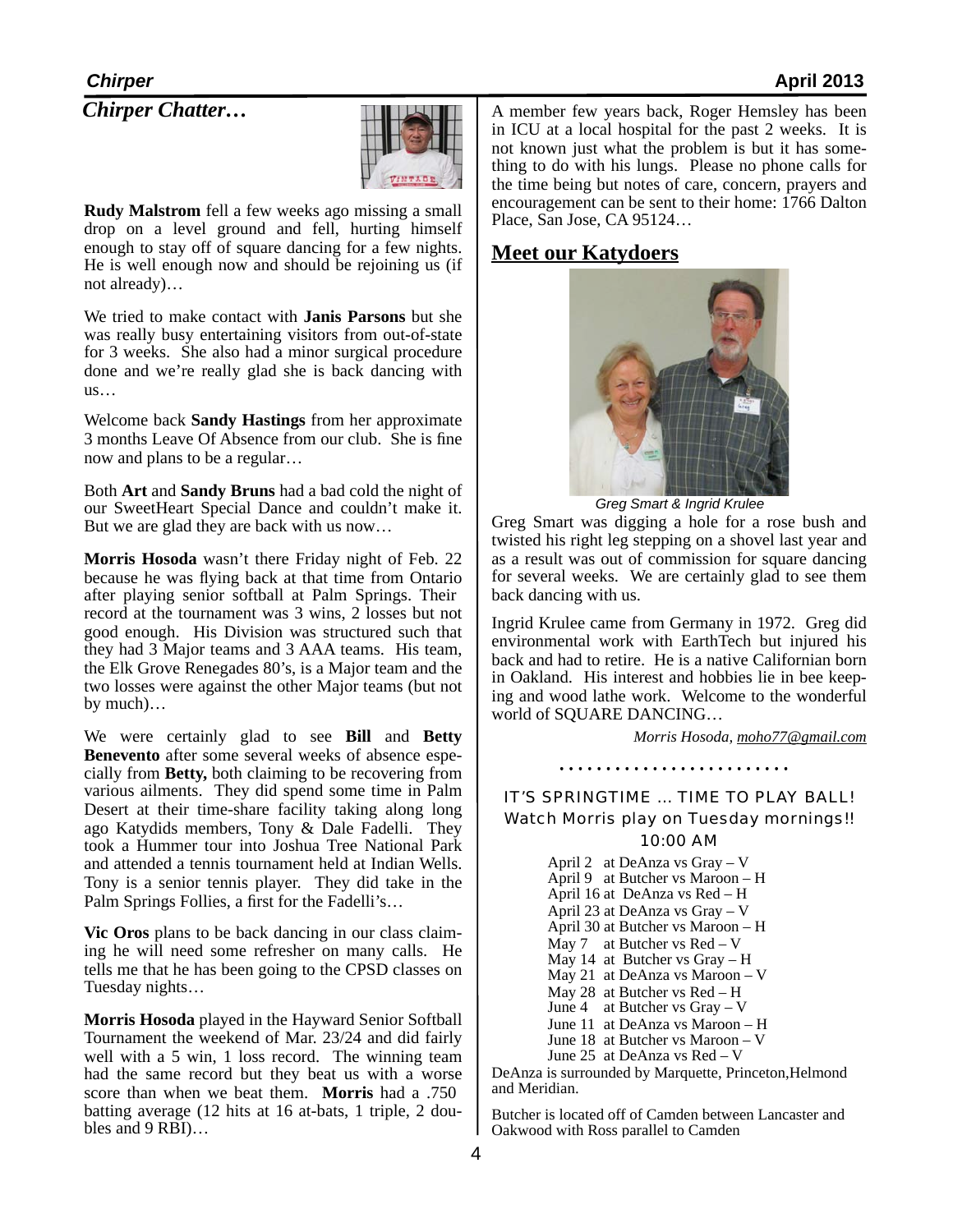### FROM MARY & ROD - -

*Below is a shortened version of a note recently received from Mary & Rod who used to be Katydids Club members prior to their full time RVing.*



Several years ago (2009) we spent a wonderful two months RVing in Mexico. As happens to me frequently, we had so much fun that there was never time to sit and prepare my travel newsletter. Recently, I had occasion to go through my pictures to prepare a travelogue presentation here at Tropic Star. Mind refreshed and newly motivated, here is the belated newsletter, Part 1.



We started February in Casa Grande (AZ) with friends Dutch & Di. Here we're touring the remains at Casa Grande National Monument. Pretty amazing what these Native Americans were able to do – and survive!



We spent a day at the Desert Museum. Very interesting, even in mid-winter. Quite a display of trained raptors.

Yes, that is snow! In southern Arizona. We'd driven over to



We next dropped down to Tucson, where we were able to dance with Marshall Flippo – a square dancing legend. Nice camp-<br>ground, good dancers and some fantastic strawberry shortcake!



Benson and the SKP campground. Woke up to snow and decided to head for the caverns where we could keep warm! Pretty impressive caverns, too.

Took another day and cahua National Monument. Lots of short hikes through very interesting terrain – and yes, that is still snow! You'll notice that Mary is pretty bundled up.





Okay – finally started the caravan to Mexico. We traveled with the Escapee Chapter 8, a group devoted to helping newbies learn how to RV into Mexico. We met in Douglas for a couple of days of training, including a

trip to the border to get all of our vehicle documentation prepared. Also found out the value of a group, when our electric wouldn't work and the "team" helped resolve the problem

Spent a day in Agua Prieta, the neighboring Mexican border town. Saw the first of many welcoming arches.





And the first of the central community churches – pre-<br>dominantly Catholic. All dominantly beautifully done, well maintained, and the dominant structure in the town.

And the kids love to entertain! Here the<br>guys played played for us. Getting out of a few school classes probably had nothing to do with their ex-<br>citement.





And the gals love to dance. With these dresses, what's not to like?

*(Continued on page 6)*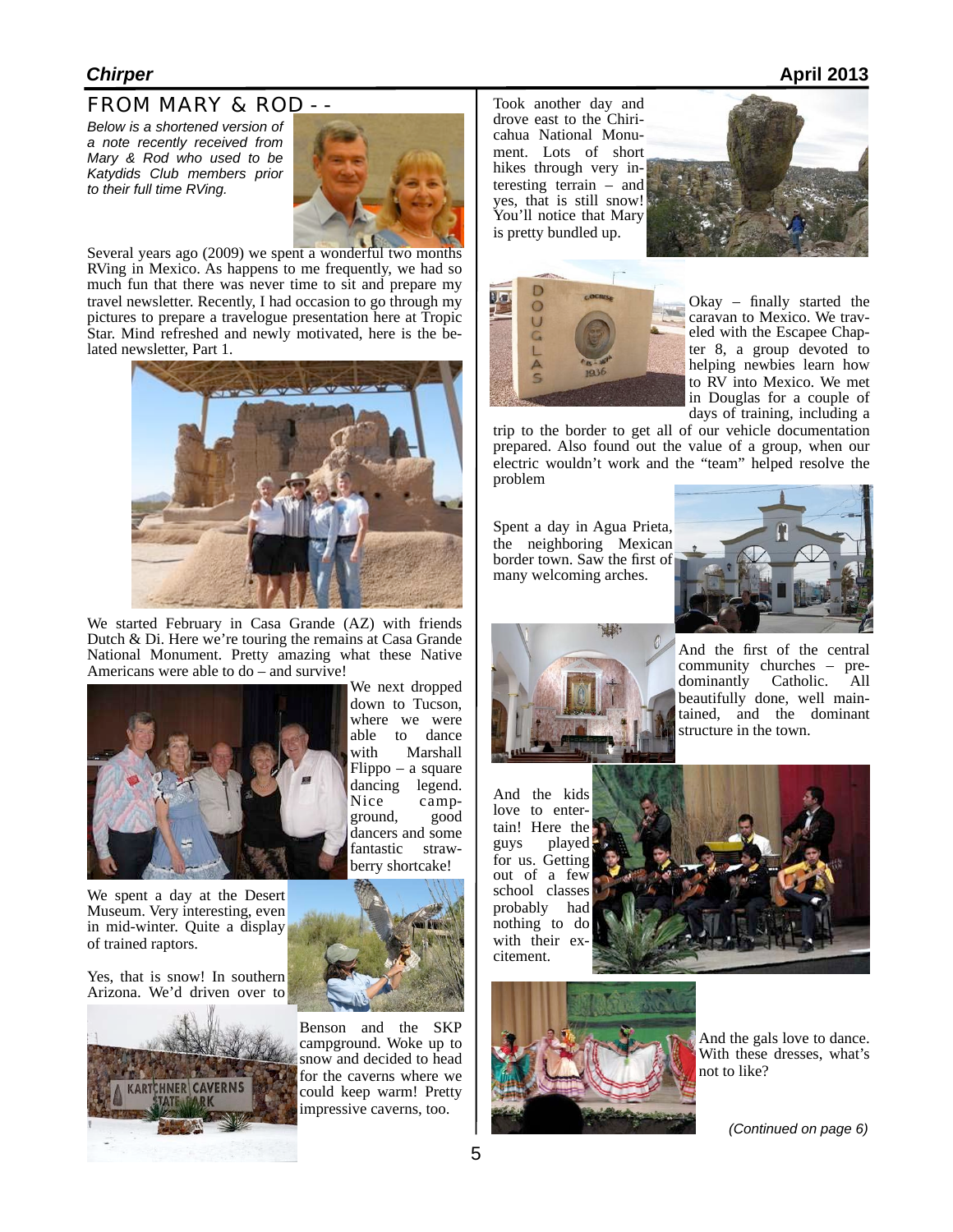*(Mary & Rod continued* 

The outfits just kept getting more spectacular.





Then we made the journey into Mexico, The border crossing was pretty uneventful – all our paperwork efforts paid off. Our first stop was an overnight in Benjamin Hill. Here's the church.

The town used to have three<br>major indusindustries, including a repair facility for the Mexican railroad. have closed in the past couple of years and the town is 80% abandoned! No local jobs and only a few



businesses still open to provide necessities. The library was closed and the schools are now serviced by a traveling bookmobile once a week.



But the people were fantastic! Full of excitement and energy. Had next to nothing, but will to share it all with others. Threw one heck of a fiesta for us. Here some kids are acting (dancing) as old folks, imitating us RV'ers by exhibiting

bursts of energy to the music, followed by periods of rest and recuperation. They were wonderful!

This gal practiced for weeks for a special dance, then sprained her ankle just before we arrived. No way was she not going to perform this dance for us! Notice the ankle wrap.



Look at these smiles! And these kids had nothing!!! But what a love of life and joy in sharing.





Next day we pulled into Guaymas. This hotel also had an RV area and lots of facilities for our use. Fortunately, the arches were tall enough for all of us

This was the courtyard and entrance to the hotel.





Did I mention that it was located right on the Gulf of California?

Took a walk and found this human sun dial. Stand in the right spot – determined by month – and you can tell time!





It's not all g e n t l e beaches. Not far away, the coast is more rugged.

*(Continued on page 7)*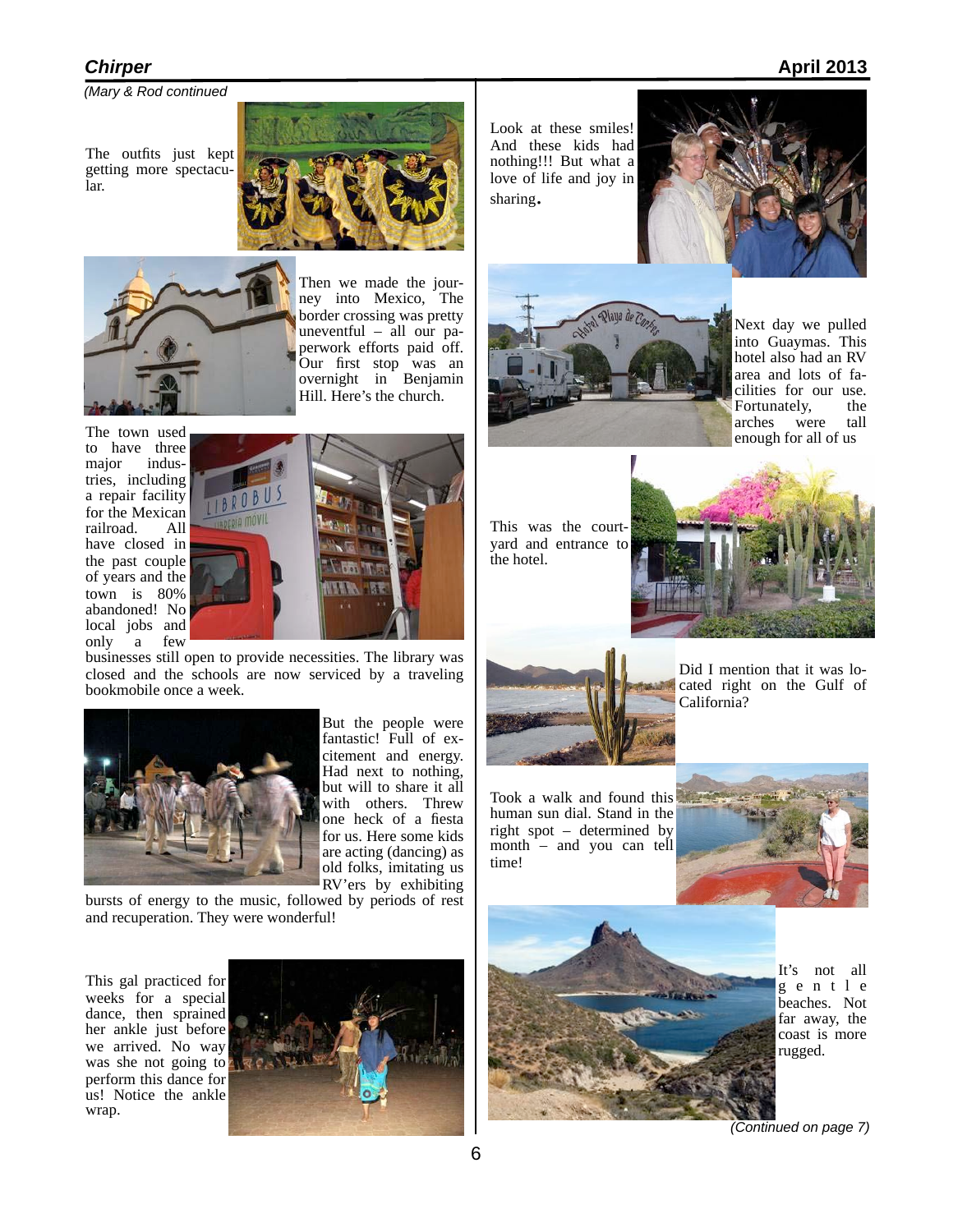### *(Mary & Rod continued from page 6)*



Sunsets were spectacular!



Especially with a beautiful woman on the beach!



Flowers helped, too.

Took a sunset cruise aboard this,  $uh - ship.$ 





Hole in the road looked a bit like Cabo San Lucas



Guess what? They had margaritas aboard!

And provide an-<br>other beautiful beautiful sunset. No. I'm not in the ocean – that's another boat.





Took a trip to Sunset Beach. Beautiful! Looks like a few other people have walked here, too.

It wasn't all sand.





But it was all beautiful! And this guy gets to enjoy it every day of his life

*(Continued on page 8)*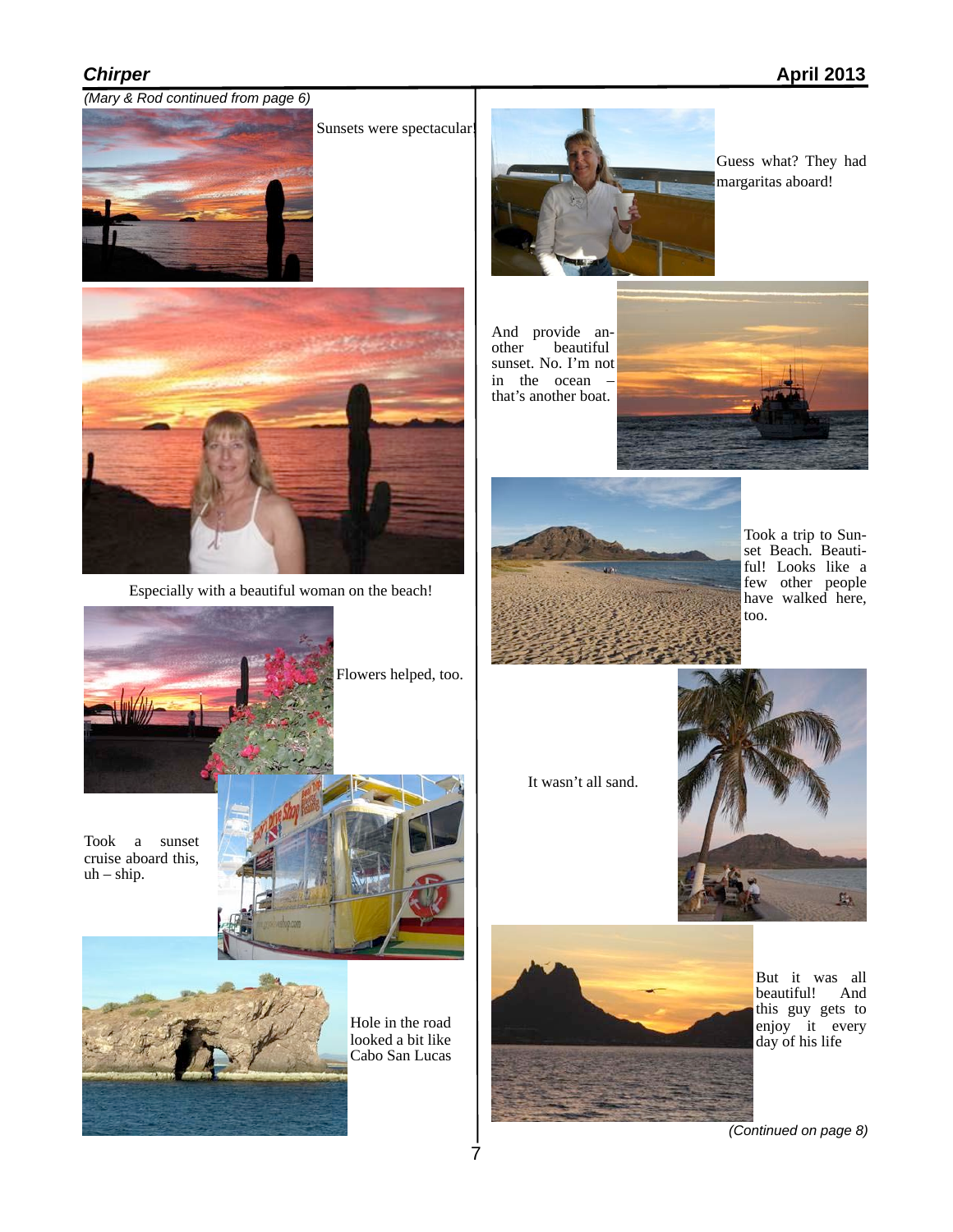### *(Mary & Rod continued from page 7)*

Well, that was the start. And a good one, it was. We enjoyed the group – there were 50 rigs in our caravan. Nice people from all over the country. Some had been to Mexico before; others were making their first entry. They even got Mary to try calamari – but that's a campfire story

More to come – after all, we spent almost three months there.

OK – here's the route summary



Hope you found it worth the wait. I've certainly enjoyed the opportunity to relive the trip – which is why I do these.

I'll get out a current update soon. Until then, enjoy the arri- val of Spring!

### Mary & Rod Garges

(817) 308-5991 (AT&T) [marymonti@aol.com](mailto:marymonti@aol.com)



*ed. note: Have learned that Rod & Mary have already left Texas and have started their spring & summer travel plans and are now heading towards Florida.*

### Our Favorite Leprechaun Appeared Friday, March 16<sup>th</sup>



*a.k.a. Jim Osborne, our esteemed caller!*

### MORE Sweetheart Special Photos





### HAPPY ANNIVERSARY !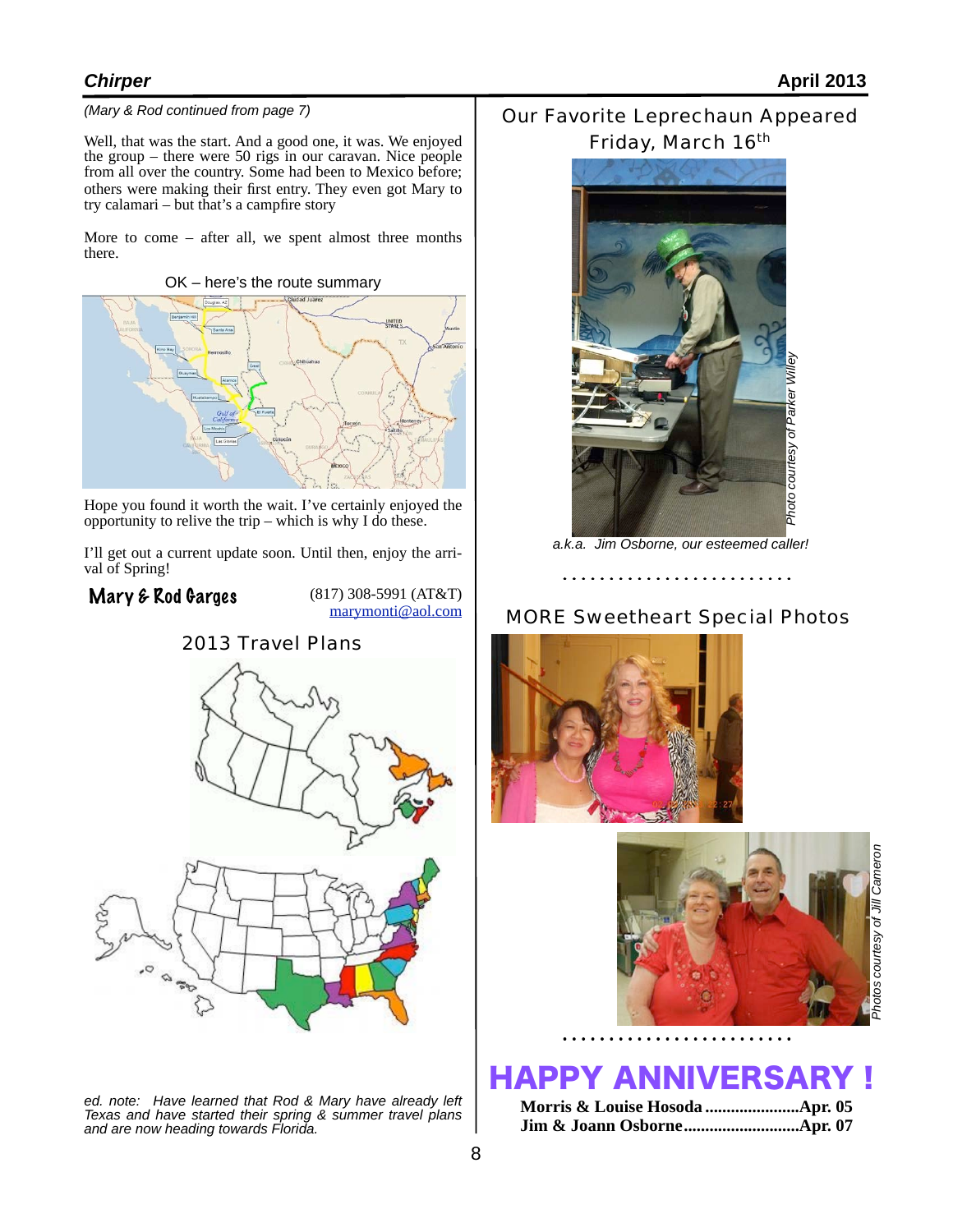If you are right handed,you will tend to chew your food on the right side of your mouth DID YOU KNOW … ?

If you are left handed, you will tend to chew your food on the left side of your mouth

To make half a kilo of honey, bees must collect nectar from over 2 million individual flowers.

Heroin is the brand name of morphine once marketed by 'Bayer'.

Tourists visiting Iceland should know that tipping at a res- taurant is considered an insult!

People in nudist colonies play volleyball more than any other sport.

Albert Einstein was offered the presidency of Israel in 1952, but he declined.

Astronauts can't belch - there is no gravity to separate liquid from gas in their stomachs.

Ancient Roman, Chinese and German societies often used urine as mouthwash.

The Mona Lisa has no eyebrows. In the Renaissance era, it was fashion to shave them off!

Because of the speed at which Earth moves around the Sun, it is impossible for a solar eclipse to last more than 7 minutes and 58 seconds.

The night of January 20 is "Saint Agnes's Eve", which is regarded as a time when a young woman dreams of her future husband.

Google is actually the common name for a number with a million zeros.

Gold is the only metal that doesn't rust, even if it's buried in the ground for thousands of years.

Your tongue is the only muscle in your body that is attached at only one end.

If you stop getting thirsty, you need to drink more water. When a human body is dehydrated, its thirst mechanism shuts off.

Each year 2,000,000 smokers either quit smoking or die of tobacco-related diseases.

Zero is the only number that cannot be represented by Roman numerals.

Kites were used in the American Civil War to deliver letters and newspapers.

The song, Auld Lang Syne, is sung at the stroke of midnight in almost every English-speaking country in the world to bring in the new year.

Drinking water after eating reduces the acid in your mouth by 61 percent.

Peanut oil is used for cooking in submarines because it doesn't smoke unless it's heated above 450ºF.

The roar that we hear when we place a seashell next to our ear is not the ocean, but rather the sound of blood surging through the veins in the ear.

Nine out of every 10 living things live in the ocean.

The banana cannot reproduce itself. It can be propagated only by the hand of man.

Airports at higher altitudes require a longer airstrip due to lower air density.

The University of Alaska spans four time zones.

The tooth is the only part of the human body that cannot heal itself.

In ancient Greece, tossing an apple to a girl was a traditional proposal of marriage. Catching it meant she accepted.

Warner Communications paid \$28 million for the copyright to the song 'Happy Birthday'

Intelligent people have more zinc and copper in their hair.

A comet's tail always points away from the sun.

The Swine Flu vaccine in 1976 caused more death and illness than the disease it was intended to prevent.

Caffeine increases the power of aspirin and other painkillers, that is why it is found in some medicines.

The military salute is a motion that evolved from medieval times, when knights in armor raised their visors to reveal their identity.

If you get into the bottom of a well or a tall chimney and look up, you an see stars, even in the middle of the day.

When a person dies, hearing is the last sense to go. The first sense lost is sight.

In ancient times strangers shook hands to show that they were unarmed.

Strawberries are the only fruits whose seeds grow on the outside.

Avocados have the highest calories of any fruit at 167 calories per 100 grams.

The moon moves about two inches away from the Earth each year.

The Earth gets 100 tons heavier each day due to falling space dust.

Due to earth's gravity it is impossible for mountains to be higher than 15,000 meters.

Mickey Mouse is known as "Topolino" in Italy.

Soldiers do not march in step when going across bridges because they could set up a vibration which could be sufficient to knock the bridge down.

Everything weights one percent less at the equator.

For every extra kilogram carried on a space flight, 530 kg of excess fuel are needed at lift-off.

The letter J does not appear anywhere on the periodic table of the elements.

And, last but not least:

In 2012, December has 5 Mondays, 5 Saturdays, and 5 Sundays. This apparently happens once every 823 years!